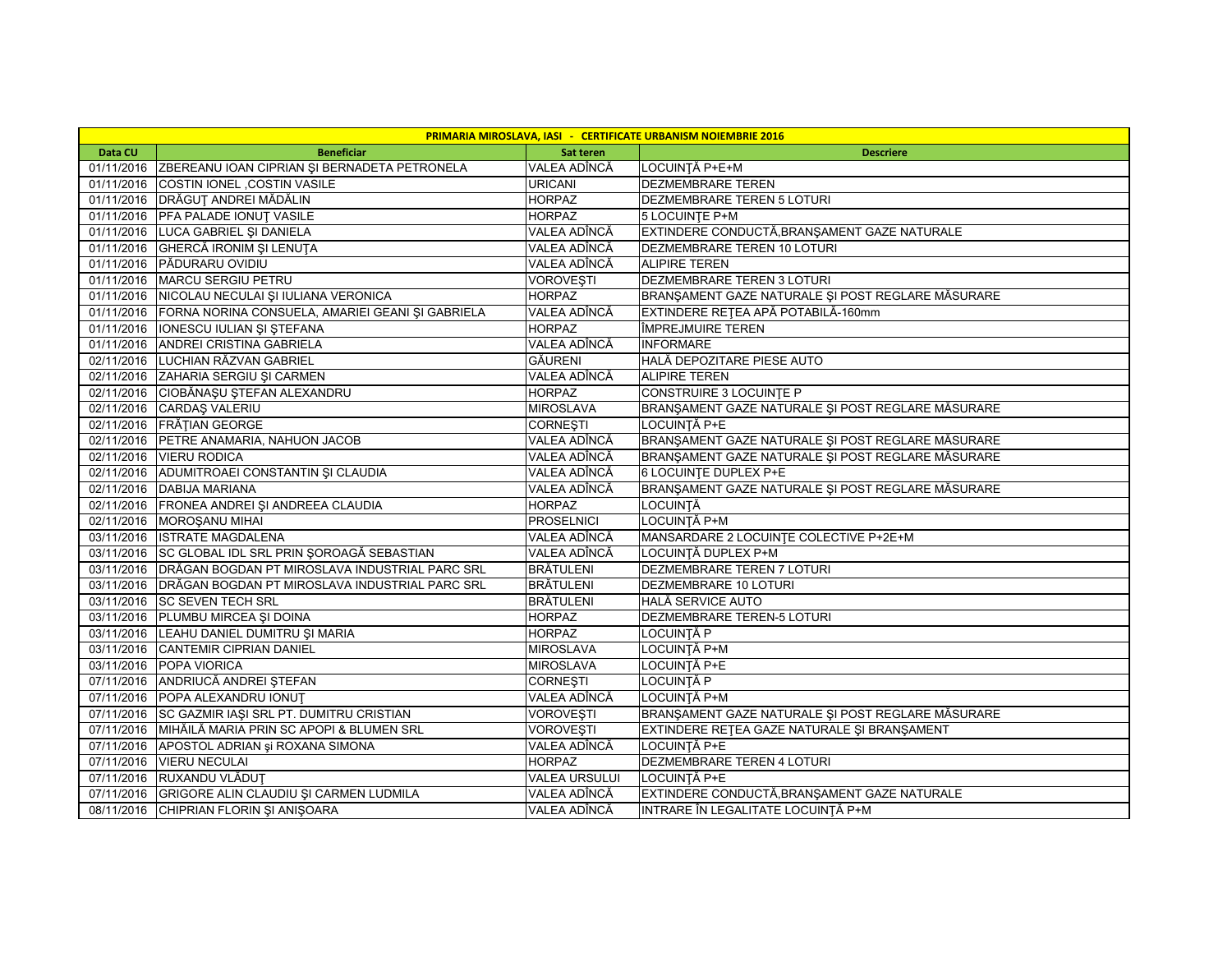|            | 08/11/2016 ONISEI NICOLAE ȘI ELENA                            | VALEA ADÎNCĂ         | CONSOLIDARE, RECOMPARTIMENTARE, SUPRAÎNĂLȚARE LOCUINȚĂ P+1E+M |
|------------|---------------------------------------------------------------|----------------------|---------------------------------------------------------------|
|            | 09/11/2016 COMUNA MIROSLAVA                                   | <b>URICANI</b>       | REABILITARE SCOALA MIRON BARNOVSCHI URICANI                   |
|            | 09/11/2016    QJOG MIHAI ALIN                                 | <b>MIROSLAVA</b>     | LOCUINTĂ P+M                                                  |
|            | 09/11/2016 CEPARU CONSTANTIN                                  | <b>MIROSLAVA</b>     | LOCUINTĂ P+M                                                  |
|            | 09/11/2016 CIUBOTARIU CIPRIAN PETRICĂ ȘI ELITA                | VALEA ADÎNCĂ         | EXTINDERE ȘI BRANȘAMENTE CU ENERGIE ELECTRICĂ                 |
|            | 10/11/2016   ŞTIRBAN IOAN                                     | <b>MIROSLAVA</b>     | LOCUINTĂ                                                      |
|            | 10/11/2016 BOSTAN DUMITRU ȘI FLORENTINA                       | <b>MIROSLAVA</b>     | DEZMEMBRARE TEREN 16 LOTURI                                   |
| 10/11/2016 | <b>IONESCU CONSTANTIN ȘI ANDRIEȘ DANIELA</b>                  | <b>HORPAZ</b>        | DEZMEMBRARE TEREN 3 LOTURI                                    |
|            | 10/11/2016 ANTON CRISTINA                                     | <b>MIROSLAVA</b>     | LOCUINTĂ DUPLEX                                               |
|            | 10/11/2016 HRITAC DUMITRU ȘI VETA                             | <b>CIURBEȘTI</b>     | LOCUINȚĂ P+M                                                  |
|            | 10/11/2016 HUTUPAŞU FLORIN ŞI ŞTEFANIA MIHAELA                | VALEA ADÎNCĂ         | DOUĂ LOCUINTE DUPLEX P+E                                      |
|            | 10/11/2016 AŞTEFĂNOAEI CLAUDIU ADRIAN                         | GĂURENI              | ÎMPREJMUIRE TEREN                                             |
|            | 10/11/2016   PLĂMĂDEALĂ ȘTEFAN ȘI IRINA MIHAELA               | <b>URICANI</b>       | DEZMEMBRARE TEREN 3 LOTURI                                    |
|            | 11/11/2016   DĂSCĂLESCU SPIRIDON CRISTIAN DAN ȘI DIANA        | <b>EXTRAVILAN</b>    | SCOATERE DIN CIRCUITUL AGRICOL                                |
| 11/11/2016 | POTOP CIPRIAN VASILE ȘI CRISTINA MIHAELA                      | VALEA ADÎNCĂ         | DEZMEMBRARE TEREN 2 LOTURI                                    |
|            | 11/11/2016 HOIDRAG IONUT CIPRIAN ȘI MARINELA                  | <b>PROSELNICI</b>    | EXTINDERE RETEA GAZE NATURALE SI BRANSAMENT                   |
|            | 11/11/2016 SC GAZMIR IAŞI SRL PT. GÎRLEA DAN                  | <b>VOROVESTI</b>     | BRANȘAMENT GAZE NATURALE ȘI POST REGLARE MĂSURARE             |
|            | 11/11/2016 BURDUSA ION PRIN SC APOPI & BLUMEN SRL             | <b>MIROSLAVA</b>     | EXTINDERE RETEA GAZE NATURALE ȘI BRANȘAMENT                   |
| 11/11/2016 | KUPAN MARIA LUIZA                                             | <b>CIURBESTI</b>     | EXTINDERE RETEA GAZE NATURALE ȘI BRANȘAMENT                   |
|            | 11/11/2016 SC GAZMIR IAȘI SRL PT. PĂTRAȘCU CĂTĂLIN DANIEL     | <b>VOROVESTI</b>     | BRANSAMENT GAZE NATURALE ȘI POST REGLARE MĂSURARE             |
|            | 14/11/2016 FRUNZĂ IONUȚ                                       | VALEA ADÎNCĂ         | BRANȘAMENT GAZE NATURALE ȘI POST REGLARE MĂSURARE             |
|            | 14/11/2016 TALAŞCĂ AURICA                                     | <b>MIROSLAVA</b>     | ANEXĂ) MAGAZIN)                                               |
|            | 14/11/2016 DAN IONUȚ ȘI CLAUDIA IONELA                        | <b>CIURBESTI</b>     | EXTINDERE LOCUINȚĂ                                            |
|            | 14/11/2016 SC GAZMIR IAŞI SRL PT. DAN IONUȚ ȘI CLAUDIA IONELA | <b>CIURBESTI</b>     | BRANŞAMENT GAZE NATURALE ŞI POST REGLARE MĂSURARE             |
|            | 14/11/2016 BANDAC NECULAI                                     | <b>MIROSLAVA</b>     | <b>INFORMARE</b>                                              |
| 14/11/2016 | <b>HOREZ IONELA</b>                                           | <b>PROSELNICI</b>    | LOCUINTĂ P+E                                                  |
|            | 14/11/2016 PETRILĂ PETRU ȘI RUXANDA                           | VALEA ADÎNCĂ         | <b>EXTINDERE LOCUINTĂ</b>                                     |
|            | 15/11/2016   ISTRATE ION ȘI BARNAVETA                         | <b>HORPAZ</b>        | LOCUINȚĂ D+P+M                                                |
| 15/11/2016 | MATASĂ GHEORGHE ȘI CORINA NICOLETA                            | <b>MIROSLAVA</b>     | <b>INFORMARE</b>                                              |
|            | 15/11/2016 SC GAZMIR IAȘI SRL PT.HRISCU DĂNUȚ ȘI MARICICA     | <b>VOROVEȘTI</b>     | BRANŞAMENT GAZE NATURALE ŞI POST REGLARE MĂSURARE             |
| 15/11/2016 | E.ON PT.MOROȘAN CĂTĂLIN ȘI ANA MARIA GEORGIANA                | <b>BRĂTULENI</b>     | ÎNTĂRIRE REȚEA ELECTRICĂ ȘI BRANȘAMENT TRIFAZAT               |
|            | 15/11/2016 BUDURCA RODICA                                     | <b>VOROVESTI</b>     | LOCUINTĂ P                                                    |
| 15/11/2016 | PLUGARU MARIUS COSTEL ȘI ELENA CRISTINA                       | <b>HORPAZ</b>        | LOCUINTĂ P+M                                                  |
|            | 15/11/2016 JIGĂRANU FLORIN LUCIAN                             | <b>CIURBESTI</b>     | LOCUINTĂ P+M                                                  |
|            | 15/11/2016 BIRICĂ PETRU IONUT                                 | <b>CORNESTI</b>      | LOCUINTĂ P+M                                                  |
| 15/11/2016 | BOTEZ EMANUEL ȘI OANA MIHAELA                                 | VALEA ADÎNCĂ         | LOCUINTĂ P+M                                                  |
|            | 15/11/2016 CLOPOTEL IOSIF ȘI MARIA                            | VALEA ADÎNCĂ         | LOCUINȚĂ D+P+M                                                |
| 15/11/2016 | MORARIU IOAN CRISTINEL ȘI MIRELA                              | <b>BALCIU</b>        | LOCUINTĂ P+E+M                                                |
|            | 15/11/2016 ROMAN RODICA                                       | VALEA ADÎNCĂ         | <b>BRANŞAMENT APĂ</b>                                         |
| 15/11/2016 | SC GAZMIR SRL PT. POJAR MARIA                                 | <b>MIROSLAVA</b>     | BRANȘAMENT GAZE NATURALE ȘI POST REGLARE MĂSURARE             |
|            | 15/11/2016 SC GAZMIR IASI SRL PT.DONICI VIRGIL                | <b>MIROSLAVA</b>     | BRANȘAMENT GAZE NATURALE ȘI POST REGLARE MĂSURARE             |
| 16/11/2016 | <b>SC E.ON PT. SONEA FLORIN</b>                               | <b>HORPAZ</b>        | ALIMENTARE CU ENERGIE ELECTRICĂ                               |
|            | 16/11/2016 NĂSTASE MIHAI GABRIEL                              | <b>VALEA URSULUI</b> | LOCUINTĂ P                                                    |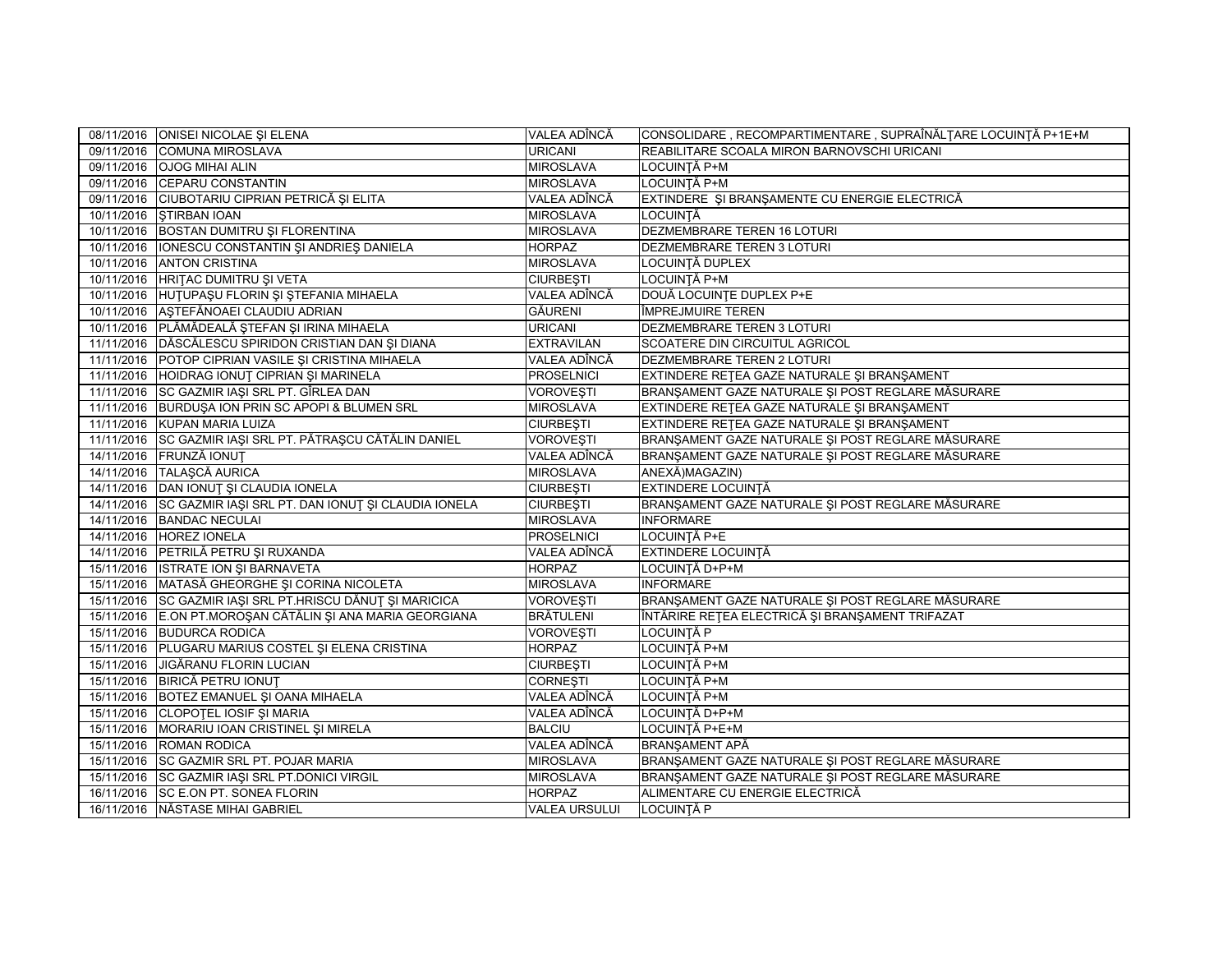|            | 16/11/2016 ROMEGHIA CIPRIAN VASILE ȘI CORINA ANDREEA       | <b>VALEA URSULUI</b> | LOCUINTĂ P+M                                      |
|------------|------------------------------------------------------------|----------------------|---------------------------------------------------|
|            | 16/11/2016 GHET ANA ROXANA                                 | <b>CORNESTI</b>      | LOCUINȚĂ P+M                                      |
|            | 16/11/2016   ŞTEFANCU CEZAR SORIN ŞI CORNELIA              | VALEA ADÎNCĂ         | LOCUINȚĂ P+M                                      |
|            | 16/11/2016 VELEŞCU CONSTANTIN ŞI ELVIRA                    | <b>EXTRAVILAN</b>    | <b>ALIPIRE TEREN</b>                              |
|            | 16/11/2016   TĂNASĂ ȘTEFAN FLORIN ȘI ȘTEFAN                | VALEA ADÎNCĂ         | LOCUINȚĂ P                                        |
| 16/11/2016 | GÎRBACIU MARCEL ȘI MIRELA SABINA                           | <b>MIROSLAVA</b>     | <b>ALIPIRE TEREN</b>                              |
| 17/11/2016 | SEL AGRO SRL PRIN COSTANDACHE MARCEL WILL                  | <b>CIURBESTI</b>     | DOUĂ LOCUINȚE P+M                                 |
|            | 17/11/2016 SEL AGRO SRL PRIN COSTANDACHE MARCEL WILL       | <b>CIURBESTI</b>     | DOUĂ LOCUINȚE P+M                                 |
|            | 17/11/2016 SEL AGRO SRL PRIN COSTANDACHE MARCEL WILL       | <b>CIURBEȘTI</b>     | DOUĂ LOCUINTE P+M                                 |
| 17/11/2016 | SEL AGRO SRL PRIN COSTANDACHE MARCEL WILL                  | <b>CIURBESTI</b>     | DOUĂ LOCUINȚE P+M                                 |
| 17/11/2016 | <b>SEL AGRO SRL PRIN COSTANDACHE MARCEL WILL</b>           | <b>CIURBESTI</b>     | DOUĂ LOCUINTE P+M                                 |
| 17/11/2016 | <b>FETCO MARIAN ȘI ELENA</b>                               | <b>CIURBEȘTI</b>     | HALĂ-ATELIER MECANIC                              |
| 17/11/2016 | <b>DUDU VALICA DORIN</b>                                   | <b>CORNESTI</b>      | DEMOLARE C2,C3, INTRARE ÎN LEGALITATE LOCUINȚĂ    |
| 17/11/2016 | COMUNA MIROSLAVA                                           | <b>MIROSLAVA</b>     | DEZMEMBRARE TEREN 3 LOTURI                        |
| 17/11/2016 | VIERU SAVA ȘI LENUȚA                                       | <b>MIROSLAVA</b>     | EXTINDERE RETEA GAZE NATURALE ȘI BRANȘAMENT       |
|            | 17/11/2016 CRÎŞMĂRUC VASILE ȘI PROFIRA                     | <b>MIROSLAVA</b>     | EXTINDERE RETEA GAZE NATURALE ȘI BRANȘAMENT       |
| 17/11/2016 | PANȚIRAȘU IULIAN și CRISTINA                               | <b>MIROSLAVA</b>     | BRANŞAMENT GAZE NATURALE ŞI POST REGLARE MĂSURARE |
| 17/11/2016 | POPESCU DUMITRU                                            | <b>HORPAZ</b>        | LOCUINȚĂ                                          |
|            | 17/11/2016 POPESCU DUMITRU                                 | <b>HORPAZ</b>        | LOCUINȚĂ                                          |
|            | 17/11/2016 SC MARIEN IMOBILIARE SRL FIL.IAŞI               | VALEA ADÎNCĂ         | LOCUINȚĂ COLECTIVĂ S+P+2E+M                       |
|            | 17/11/2016 SC MARIEN IMOBILIARE SRL FIL.IAŞI               | VALEA ADÎNCĂ         | LOCUINȚĂ COLECTIVĂ S+P+2E+M                       |
| 21/11/2016 | LARION CRISTIAN ȘI MIHAELA PETRONELA                       | <b>HORPAZ</b>        | LOCUINTĂ P+M                                      |
|            | 21/11/2016 CENTRU DE INFORMARE TURISTICĂ MIROSLAVA         | <b>MIROSLAVA</b>     | BRANŞAMENT GAZE NATURALE ŞI POST REGLARE MĂSURARE |
|            | 21/11/2016 PESCĂRESCU ANTONIU ȘI PREDA ILEANA ELISABETA    | <b>EXTRAVILAN</b>    | DEZMEMBRARE TEREN 2 LOTURI                        |
|            | 21/11/2016 ADUMITROAEI CONSTANTIN ȘI CLAUDIA               | VALEA ADÎNCĂ         | EXTINDERE RETEA GAZE NATURALE ȘI BRANȘAMENT       |
| 21/11/2016 | MANEA LILIANA ROZEMARIE                                    | <b>CIURBEȘTI</b>     | ANEXE GOSPODĂREȘTI                                |
|            | 21/11/2016   ŞOVEA SILVIU LAURENȚIU ȘI CRISTINA            | <b>MIROSLAVA</b>     | LOCUINȚĂ P+E                                      |
|            | 21/11/2016 POPOVICI IULIAN                                 | <b>EXTRAVILAN</b>    | ANEXĂ A EXPLOATAȚIEI AGRICOLE                     |
|            | 21/11/2016   MANCIU ION ȘI VALENTINA                       | <b>HORPAZ</b>        | EXTINDERE RETEA GAZE NATURALE ȘI BRANȘAMENT       |
| 22/11/2016 | <b>IONESCU IOLIAN SI STEFANA</b>                           | <b>HORPAZ</b>        | LOCUINȚĂ P+E+M                                    |
| 22/11/2016 | ALBU MIHAI ŞI LILIANA                                      | VALEA ADÎNCĂ         | ETAJARE IMOBIL EXISTENT CF.AC 28/2005             |
|            | 22/11/2016 MINCIUNĂ NICU DĂNUȚ ȘI FRĂGUȚA MIA              | VALEA ADÎNCĂ         | DEZMEMBRARE TEREN 4 LOTURI                        |
|            | 22/11/2016 RĂILEANU STELIAN ȘI LĂCRĂMIOARA                 | VALEA ADÎNCĂ         | BRANSAMENT GAZE NATURALE ȘI POST REGLARE MĂSURARE |
| 22/11/2016 | RĂILEANU STELIAN ȘI LĂCRĂMIOARA                            | <b>URICANI</b>       | BRANŞAMENT GAZE NATURALE ŞI POST REGLARE MĂSURARE |
|            | 22/11/2016 GRIGORICIUC ANDREI IULIAN ȘI ANA MARIA          | VALEA ADÎNCĂ         | <b>INFORMARE</b>                                  |
| 23/11/2016 | EPISCOPIA ROMANO CATOLICĂ IAȘI PRIN SESCU PETRU            | <b>HORPAZ</b>        | BISERICĂ ȘI CASĂ PAROHIALĂ                        |
| 23/11/2016 | <b>BOTEZ PETRONEL ȘI ADRIANA</b>                           | VALEA ADÎNCĂ         | DOUĂ LOCUINȚE P+E                                 |
|            | 23/11/2016 GUZGĂ GELU ȘI MARICELA                          | <b>MIROSLAVA</b>     | DEZMEMBRARE TEREN 7 LOTURI                        |
|            | 23/11/2016 SC EUROPROIECT SRL PRIN RADU ŞTEFAN             | <b>URICANI</b>       | REAUTORIZARE - ÎNFIINȚARE ACCES DIN DN28          |
| 23/11/2016 | COZMA ANIȘOARA, COSTANCIUC ILIE ȘI OANA GABRIELA           | VALEA ADÎNCĂ         | TREI LOCUINTE P                                   |
| 23/11/2016 | LUPU VASILE ȘI OANA DANIELA                                | <b>MIROSLAVA</b>     | LOCUINȚĂ TRIPLEX P+E                              |
|            | 23/11/2016 VÂNĂTORU LIVIU ȘI ANCA MONICA PT.AUTOHUNTER SRL | <b>URICANI</b>       | LOCUINȚĂ SERVICIU ȘI HALĂ                         |
|            | 24/11/2016 VULPE MARCEL                                    | <b>HORPAZ</b>        | INTRARE ÎN LEGALITATE LOCUINȚĂ P+M                |